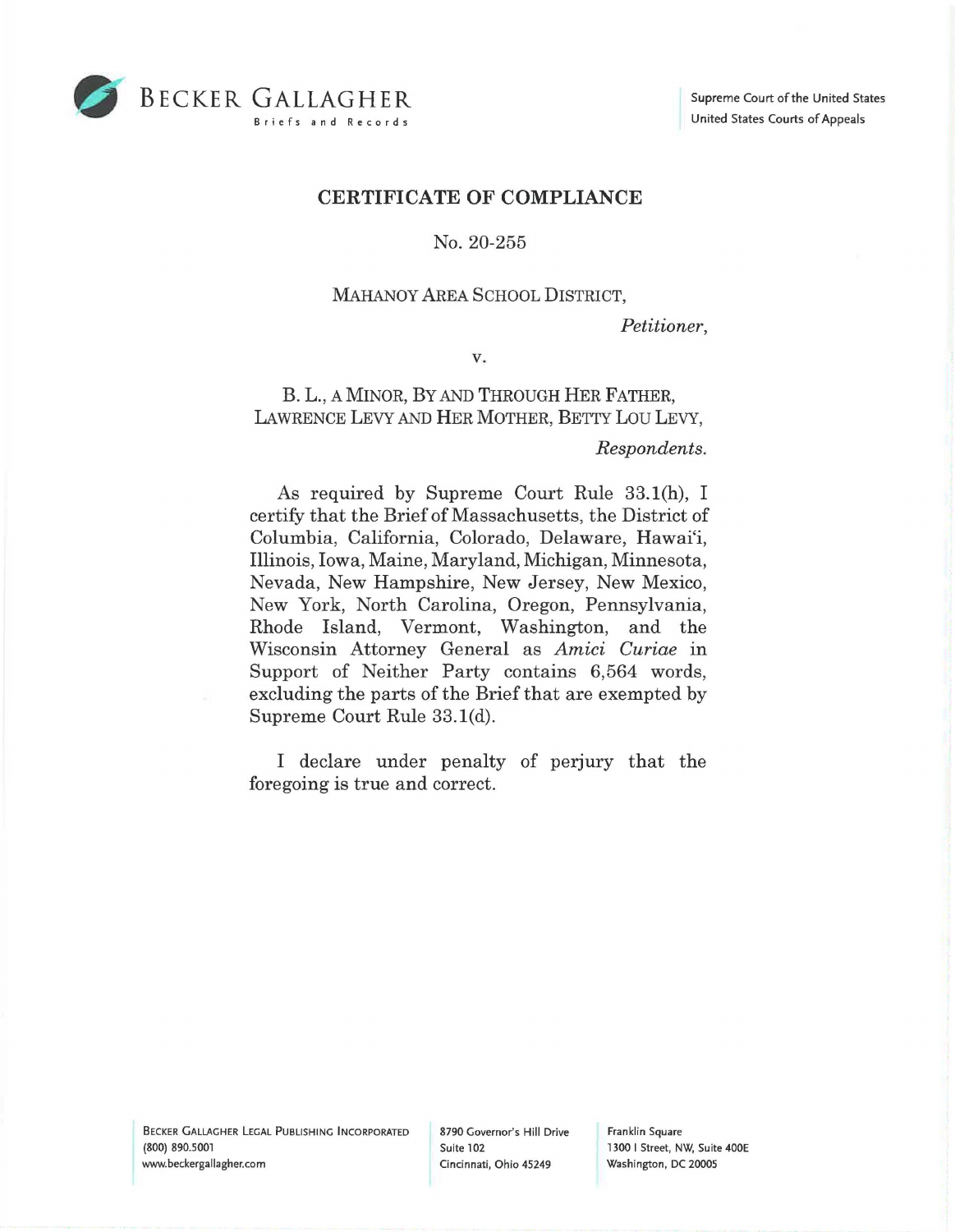Executed on March 1, 2021.

 $M\nu$ 

Emily Mullins Becker Gallagher Legal Publishing, Inc. 8790 Governor's Hill Drive, Suite 102 Cincinnati, OH 45249 (800) 890-5001

 $\mu$